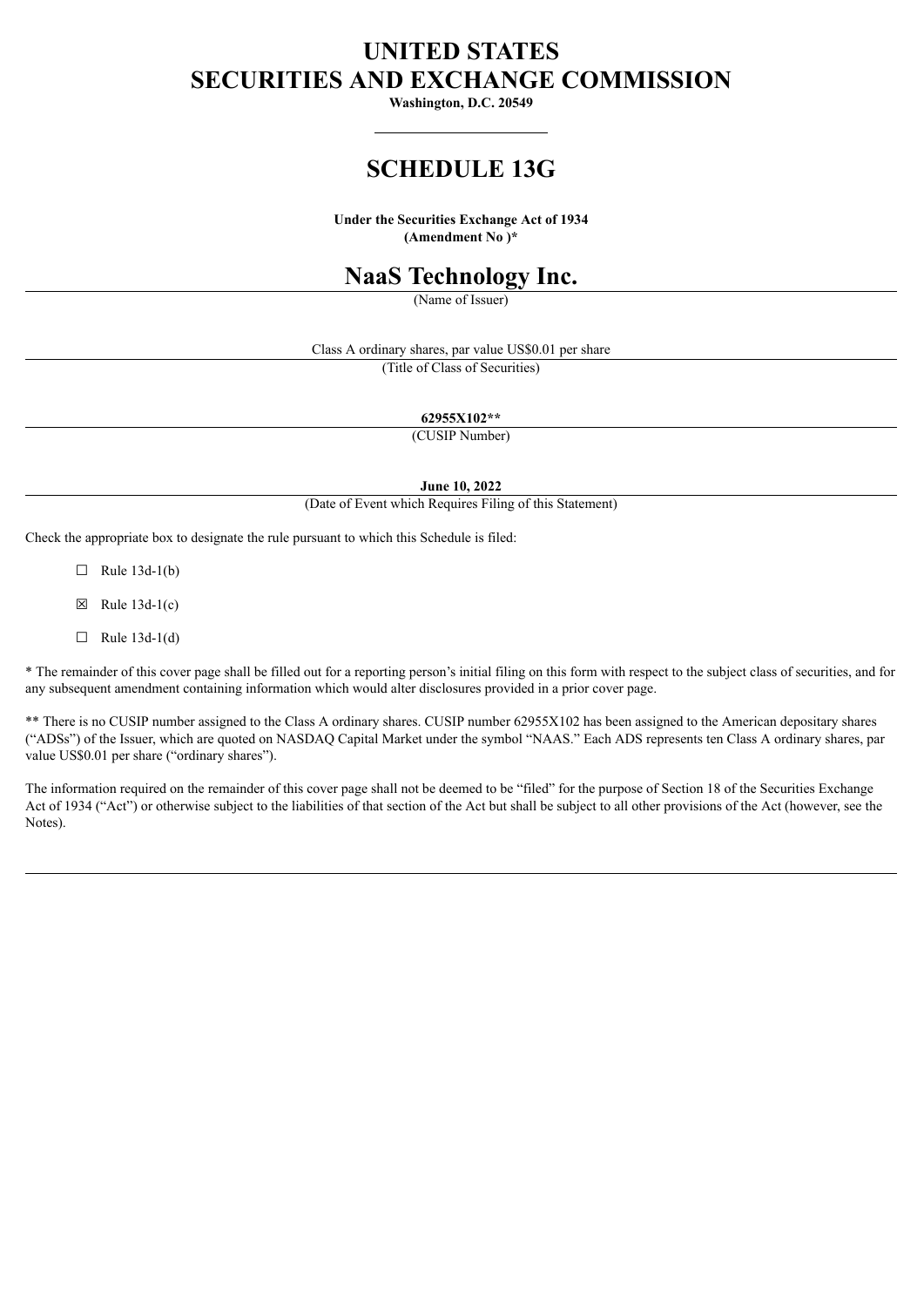#### CUSIP No. 62955X102

| 1.                                                                 | Names of Reporting Persons                                   |    |                                                                             |  |  |  |  |  |
|--------------------------------------------------------------------|--------------------------------------------------------------|----|-----------------------------------------------------------------------------|--|--|--|--|--|
|                                                                    |                                                              |    |                                                                             |  |  |  |  |  |
|                                                                    | CICC Capital Operation Co., Ltd.                             |    |                                                                             |  |  |  |  |  |
| 2.                                                                 | Check the Appropriate Box if a Member of a Group<br>(a)      |    |                                                                             |  |  |  |  |  |
|                                                                    |                                                              |    | (b)                                                                         |  |  |  |  |  |
| 3.                                                                 | SEC Use Only                                                 |    |                                                                             |  |  |  |  |  |
| 4.                                                                 | Citizenship or Place of Organization                         |    |                                                                             |  |  |  |  |  |
|                                                                    |                                                              |    |                                                                             |  |  |  |  |  |
|                                                                    | People's Republic of China                                   |    |                                                                             |  |  |  |  |  |
|                                                                    |                                                              |    | Sole Voting Power                                                           |  |  |  |  |  |
| Number of Shares<br>Beneficially Owned by<br>Each Reporting Person |                                                              | 5. |                                                                             |  |  |  |  |  |
|                                                                    |                                                              |    |                                                                             |  |  |  |  |  |
|                                                                    |                                                              | 6. | <b>Shared Voting Power</b>                                                  |  |  |  |  |  |
|                                                                    |                                                              |    |                                                                             |  |  |  |  |  |
|                                                                    |                                                              |    | 29,385,563 Class A ordinary shares <sup>(1)</sup><br>Sole Dispositive Power |  |  |  |  |  |
| With                                                               |                                                              | 7. |                                                                             |  |  |  |  |  |
|                                                                    |                                                              |    |                                                                             |  |  |  |  |  |
|                                                                    |                                                              | 8. | <b>Shared Dispositive Power</b>                                             |  |  |  |  |  |
|                                                                    |                                                              |    |                                                                             |  |  |  |  |  |
|                                                                    |                                                              |    | 29,385,563 Class A ordinary shares <sup>(1)</sup>                           |  |  |  |  |  |
| 9.                                                                 | Aggregate Amount Beneficially Owned by Each Reporting Person |    |                                                                             |  |  |  |  |  |
|                                                                    | 29,385,563 Class A ordinary shares                           |    |                                                                             |  |  |  |  |  |
| 10.                                                                | Check Box if the Aggregate Amount in Row (9) Excludes        |    |                                                                             |  |  |  |  |  |
|                                                                    | Certain Shares                                               |    |                                                                             |  |  |  |  |  |
|                                                                    |                                                              |    |                                                                             |  |  |  |  |  |
|                                                                    | 11. Percent of Class Represented by Amount in Row (9)        |    |                                                                             |  |  |  |  |  |
|                                                                    | $5.95\%$ <sup>(2)</sup>                                      |    |                                                                             |  |  |  |  |  |
|                                                                    |                                                              |    |                                                                             |  |  |  |  |  |
| 12.                                                                | Type of Reporting Person                                     |    |                                                                             |  |  |  |  |  |
|                                                                    |                                                              |    |                                                                             |  |  |  |  |  |
|                                                                    | CO                                                           |    |                                                                             |  |  |  |  |  |
|                                                                    |                                                              |    |                                                                             |  |  |  |  |  |

(1) Represents 29,385,563 Class A ordinary shares held of record by CICC (Changde) Emerging Industry Venture Capital Partnership L.P. ("**CICC Changde**"). CICC Capital Operation Co., Ltd. ("**CICC Capital Operation**") acts as the general partner of CICC Changde. Therefore, CICC Capital Operation may be deemed to beneficially own the ordinary shares held by CICC Changde.

(2) Calculated based on 494,048,037 Class A ordinary shares, the equivalent of 49,404,804 ADS, issued and outstanding as of June 10, 2022.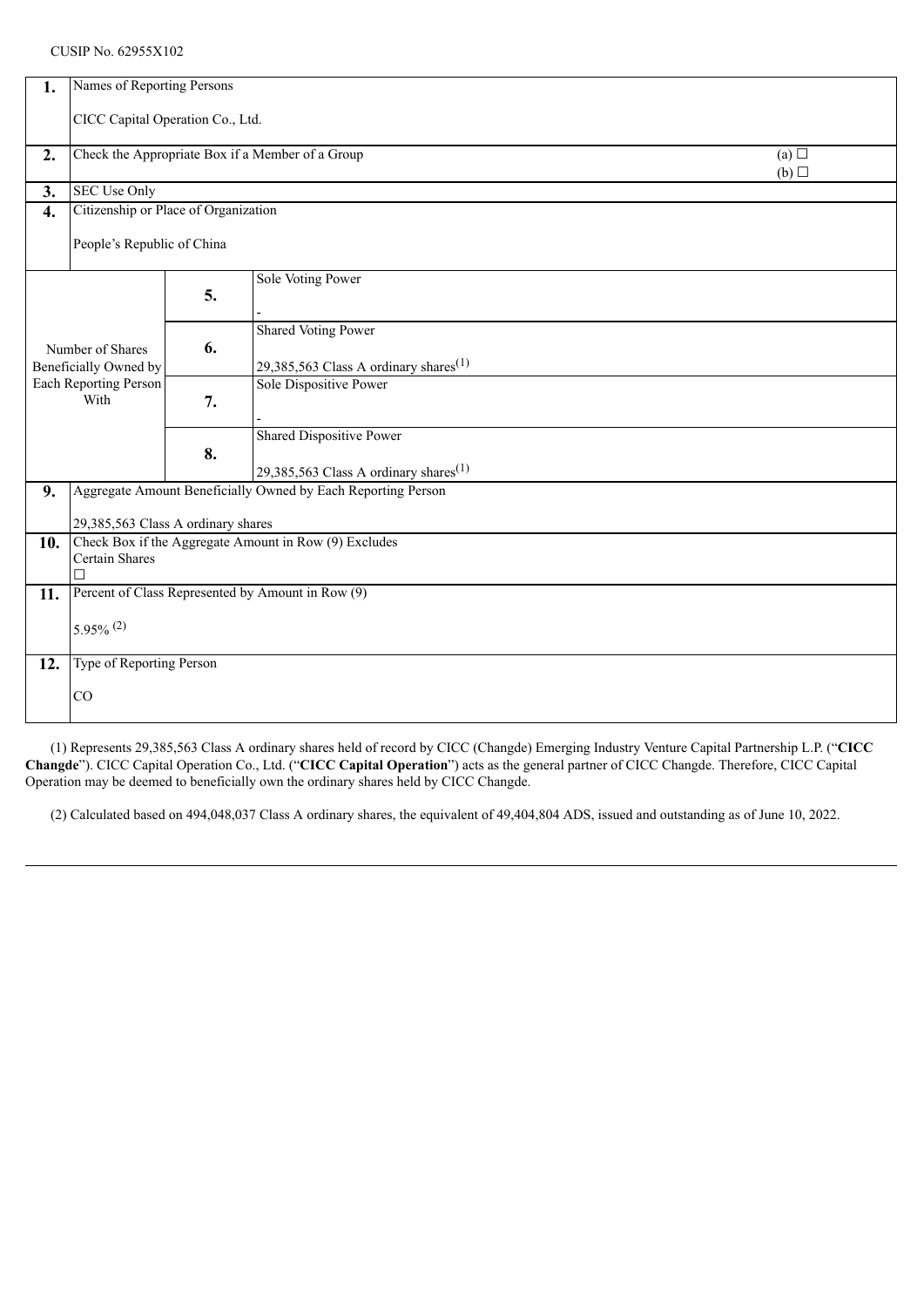## CUSIP No. 62955X102

| 1.                                                                         | Names of Reporting Persons                                                                  |    |                                                                                      |  |  |  |  |
|----------------------------------------------------------------------------|---------------------------------------------------------------------------------------------|----|--------------------------------------------------------------------------------------|--|--|--|--|
|                                                                            | CICC (Changde) Emerging Industry Venture Capital Partnership L.P.                           |    |                                                                                      |  |  |  |  |
| 2.                                                                         | Check the Appropriate Box if a Member of a Group<br>$\overline{(a)}$<br>(b)                 |    |                                                                                      |  |  |  |  |
| 3.                                                                         | <b>SEC Use Only</b>                                                                         |    |                                                                                      |  |  |  |  |
| $\boldsymbol{4}$ .                                                         | Citizenship or Place of Organization                                                        |    |                                                                                      |  |  |  |  |
|                                                                            | People's Republic of China                                                                  |    |                                                                                      |  |  |  |  |
| Number of Shares<br>Beneficially Owned by<br>Each Reporting Person<br>With |                                                                                             | 5. | <b>Sole Voting Power</b>                                                             |  |  |  |  |
|                                                                            |                                                                                             | 6. | <b>Shared Voting Power</b><br>29,385,563 Class A ordinary shares <sup>(1)</sup>      |  |  |  |  |
|                                                                            |                                                                                             | 7. | Sole Dispositive Power                                                               |  |  |  |  |
|                                                                            |                                                                                             | 8. | <b>Shared Dispositive Power</b><br>29,385,563 Class A ordinary shares <sup>(1)</sup> |  |  |  |  |
| 9.                                                                         | Aggregate Amount Beneficially Owned by Each Reporting Person                                |    |                                                                                      |  |  |  |  |
|                                                                            |                                                                                             |    |                                                                                      |  |  |  |  |
| 10.                                                                        | 29,385,563 Class A ordinary shares<br>Check Box if the Aggregate Amount in Row (9) Excludes |    |                                                                                      |  |  |  |  |
|                                                                            | Certain Shares<br>П                                                                         |    |                                                                                      |  |  |  |  |
| 11.                                                                        | Percent of Class Represented by Amount in Row (9)                                           |    |                                                                                      |  |  |  |  |
|                                                                            |                                                                                             |    |                                                                                      |  |  |  |  |
|                                                                            | $5.95\%$ <sup>(2)</sup>                                                                     |    |                                                                                      |  |  |  |  |
| 12.                                                                        | Type of Reporting Person                                                                    |    |                                                                                      |  |  |  |  |
|                                                                            | PN                                                                                          |    |                                                                                      |  |  |  |  |
|                                                                            |                                                                                             |    |                                                                                      |  |  |  |  |
|                                                                            |                                                                                             |    |                                                                                      |  |  |  |  |

(1) See (1) above.

(2) See (2) above.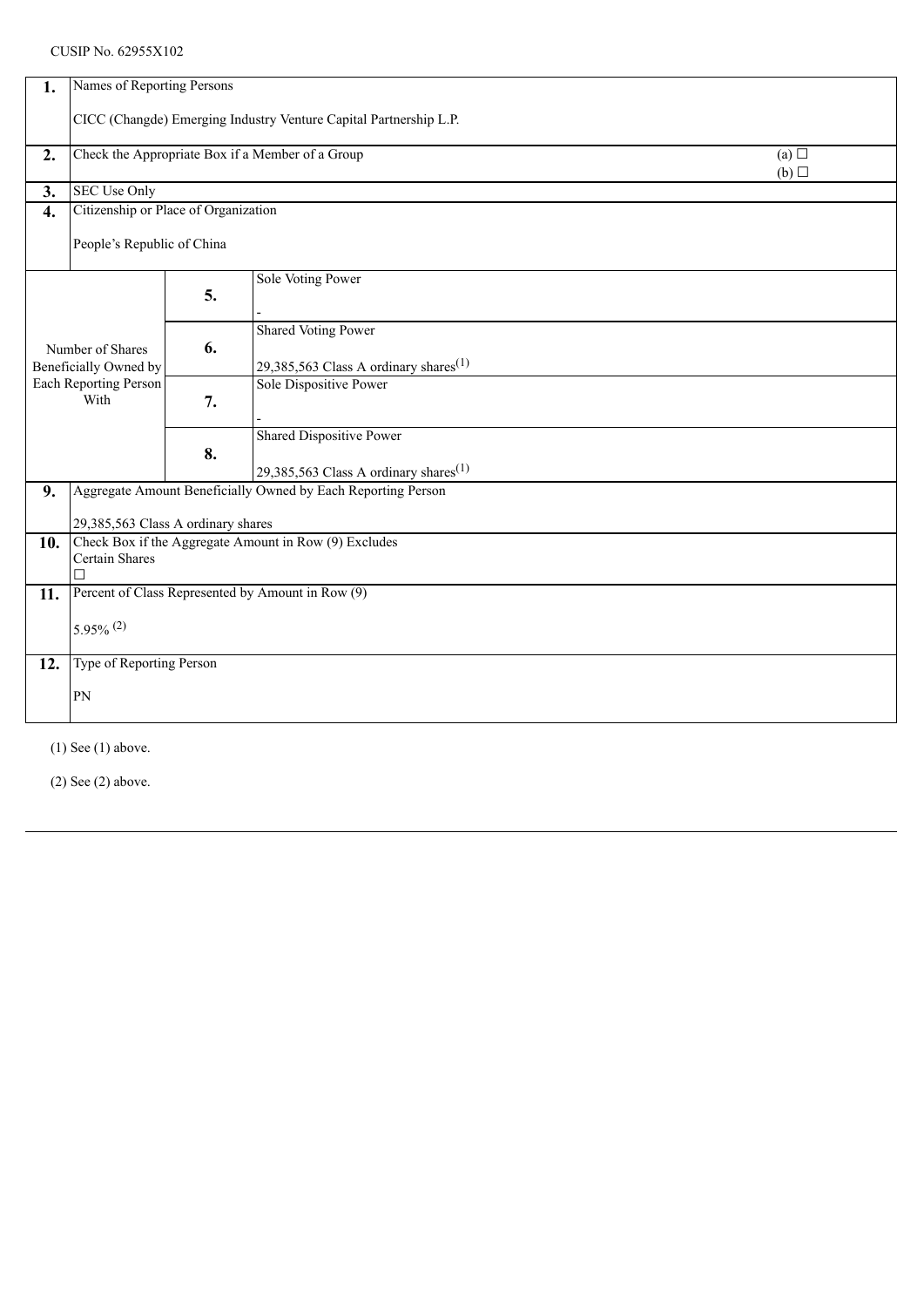#### **Item 1(a). Name of Issuer:**

NaaS Technology Inc. (the "**Issuer**")

#### **Item 1(b). Address of Issuer's Principal Executive Offices:**

Newlink Center, Area G, Building 7, Huitong Times Square,

No.1 Yaojiayuan South Road, Chaoyang District, Beijing, China

#### **Item 2(a). Name of Person Filing:**

This Schedule 13G is being jointly filed by the following reporting persons (each a "**Reporting Person**" and collectively, the "**Reporting Persons**"):

- (1) CICC Capital Operation Co., Ltd. ("**CICC Capital Operation**")
- (2) CICC (Changde) Emerging Industry Venture Capital Partnership L.P. ("**CICC Changde**")

#### **Item 2(b). Address of Principal Business Office or, if none, Residence:**

The principal business address of each of the Reporting Persons is 9th Floor China World Tower 2, No.1 Jian Guo Men Wai Avenue, Beijing 100004, People's Republic of China.

#### **Item 2(c). Citizenship:**

CICC Capital Operation – People's Republic of China

CICC Changde – People's Republic of China

#### **Item 2(d). Title of Class of Securities:**

Class A ordinary shares, par value US\$0.01 per share

#### **Item 2(e). CUSIP Number:**

CUSIP number 62955X102 has been assigned to the ADSs of the Issuer, each ADS representing ten Class A ordinary shares, par value US\$0.01 per share.

#### **Item 3. If this statement is filed pursuant to Rule 13d-1(b), or 13d-2(b) or (c):**

Not applicable.

#### **Item 4. Ownership.**

#### **Item 4(a) Amount beneficially owned:**

(i) Represents 29,385,563 Class A ordinary shares held of record by CICC (Changde). CICC Capital Operation acts as the general partner of CICC Changde. Therefore, CICC Capital Operation may be deemed to beneficially own the ordinary shares held by CICC Changde.

## **Items 4(b) - (c):**

The information required by Items 4(b) - (c) is set forth in Rows 5 to 11 of the cover page for each of the Reporting Persons and is incorporated herein by reference.

#### **Item 5. Ownership of Five Percent or Less of a Class.**

Not applicable.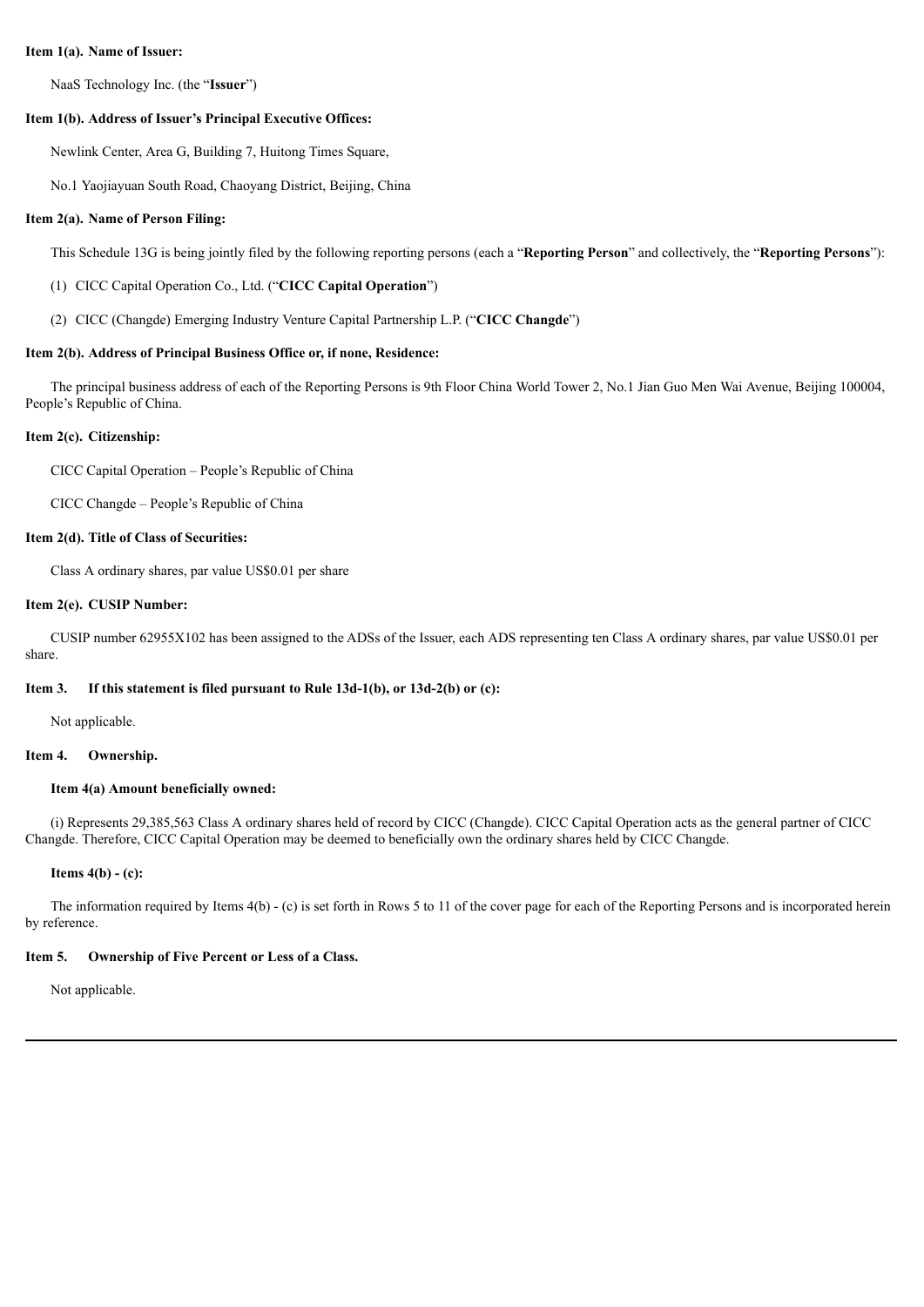## **Item 6. Ownership of More than Five Percent on Behalf of Another Person.**

Not applicable.

- Item 7. Identification and Classification of the Subsidiary Which Acquired the Security Being Reported on by the Parent Holding Company. Not applicable.
- **Item 8. Identification and Classification of Members of the Group.**

Not applicable.

**Item 9. Notice of Dissolution of Group.**

Not applicable.

## **Item 10. Certifications.**

Not applicable.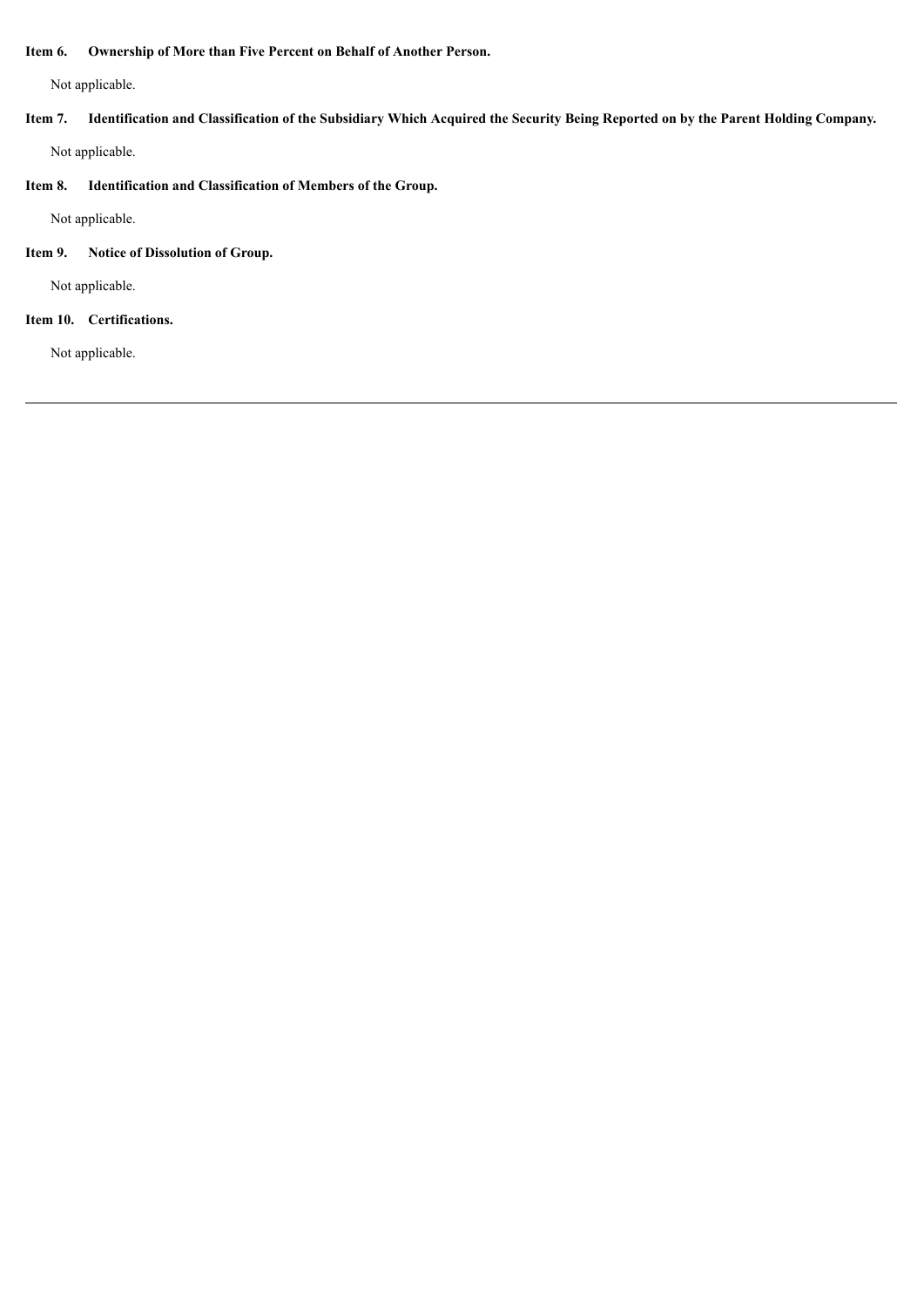## **SIGNATURE**

After reasonable inquiry and to the best of my knowledge and belief, I certify that the information set forth in this statement is true, complete and correct.

Dated: June 21, 2022

## **CICC CAPITAL OPERATION CO., LTD.**

By: /seal/ CICC Capital Operation Co., Ltd.

/s/ Junbao Shan Name: Junbao Shan Title: Officer

#### **CICC (CHANGDE) EMERGING INDUSTRY VENTURE CAPITAL PARTNERSHIP L.P.**

By: /seal/ CICC (Changde) Emerging Industry Venture Capital Partnership L.P. /s/ Yuanjiang Shen

Name: Yuanjiang Shen Title: Officer

[*Signature page to Schedule 13G*]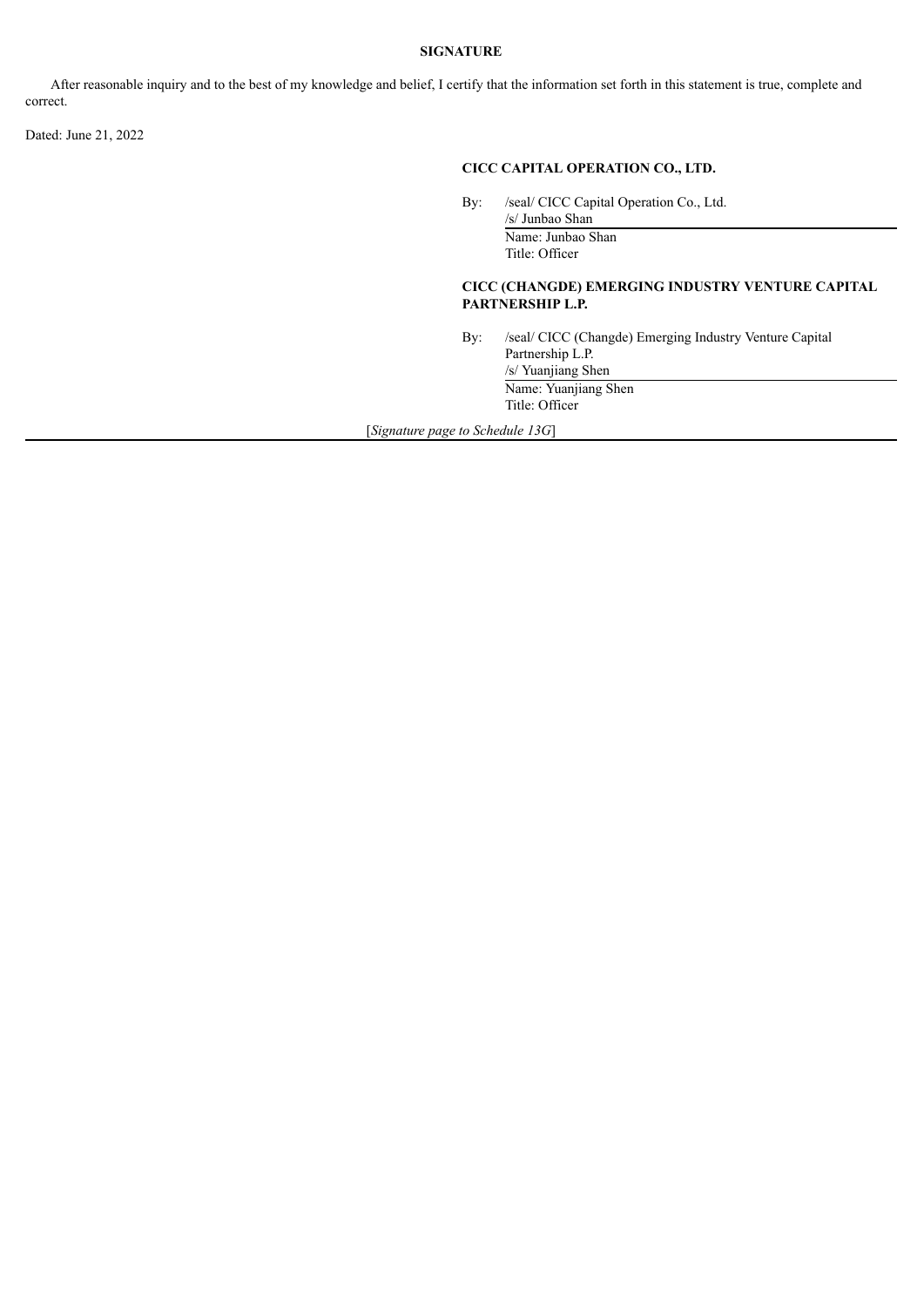## **Exhibit Index**

#### **Exhibit Description**

99.1 Joint Filing Agreement, dated June 21, 2022, by and between CICC Capital Operation Co., Ltd. and CICC (Changde) Emerging Industry Venture Capital Partnership L.P.